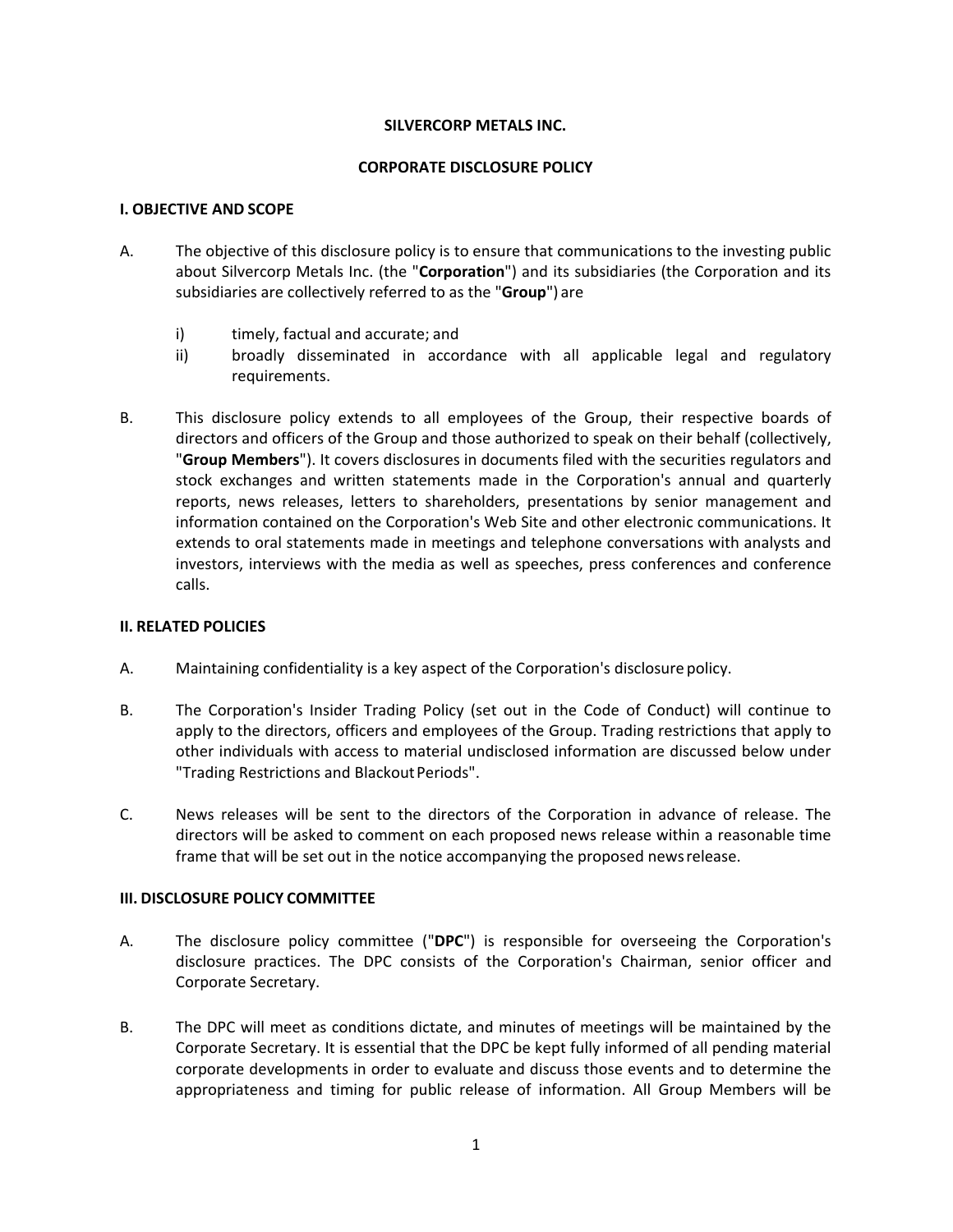provided with a copy of this policy, in English or Chinese as applicable, and each of the persons having access to corporate developments will immediately report to the DPC any development that may be material.

- C. If it is deemed that the information should remain confidential, any two members of the DPC may determine how that inside information will be controlled.
- D. The DPC will review and update, if necessary, this disclosure policy on an annual basis or as needed to ensure compliance with changing regulatory requirements.
- E. The DPC will report to the full board of the Corporation concerning any issues it believes require further discussion on principles of disclosure as and when they arise.

## **IV. PRINCIPLES OF DISCLOSURE OF MATERIAL INFORMATION**

- A. The DPC will set benchmarks for a preliminary assessment of materiality and will determine when developments justify public disclosure. Material information is any information relating to the business and affairs of the Corporation that results, or would reasonably be expected to result, in a significant change in the market price or value of the Corporation's securities or that would reasonably be expected to have a significant influence on a reasonable investor's investment decisions. Under U.S. securities legislation, material information also includes any matters to which there is substantial likelihood that a reasonable investor would attach importance in making investment decisions. In complying with the requirement to disclose forthwith all material information under applicable laws and stock exchange rules, the Corporation will adhere to the following basic disclosure principles:
	- i) Material information will be publicly disclosed immediately via news release.
	- ii) In certain circumstances, the DPC may determine that such disclosure would be unduly detrimental to the Corporation (for example if release of the information would prejudice negotiations in a corporate transaction), in which case the information will be kept confidential until the DPC determines it is appropriate to publicly disclose the information. In such circumstances, the DPC may cause a confidential material change report to be filed with the applicable securities regulators, and will periodically (at least every 10 days) review its decision to keep the information confidential (also see 'Rumours').
	- iii) Disclosure must include all material information, the omission of which would make the rest of the disclosure misleading (half truths are misleading).
	- iv) Unfavourable material information must be disclosed as promptly and completely as favourable information.
	- v) No selective disclosure is permitted. Previously undisclosed material information must not be disclosed to selected individuals (for example, in an interview with an analyst or in a telephone conversation with an investor). If previously undisclosed material information has been inadvertently disclosed to an analyst or any other person not bound by an express confidentiality obligation, such information must be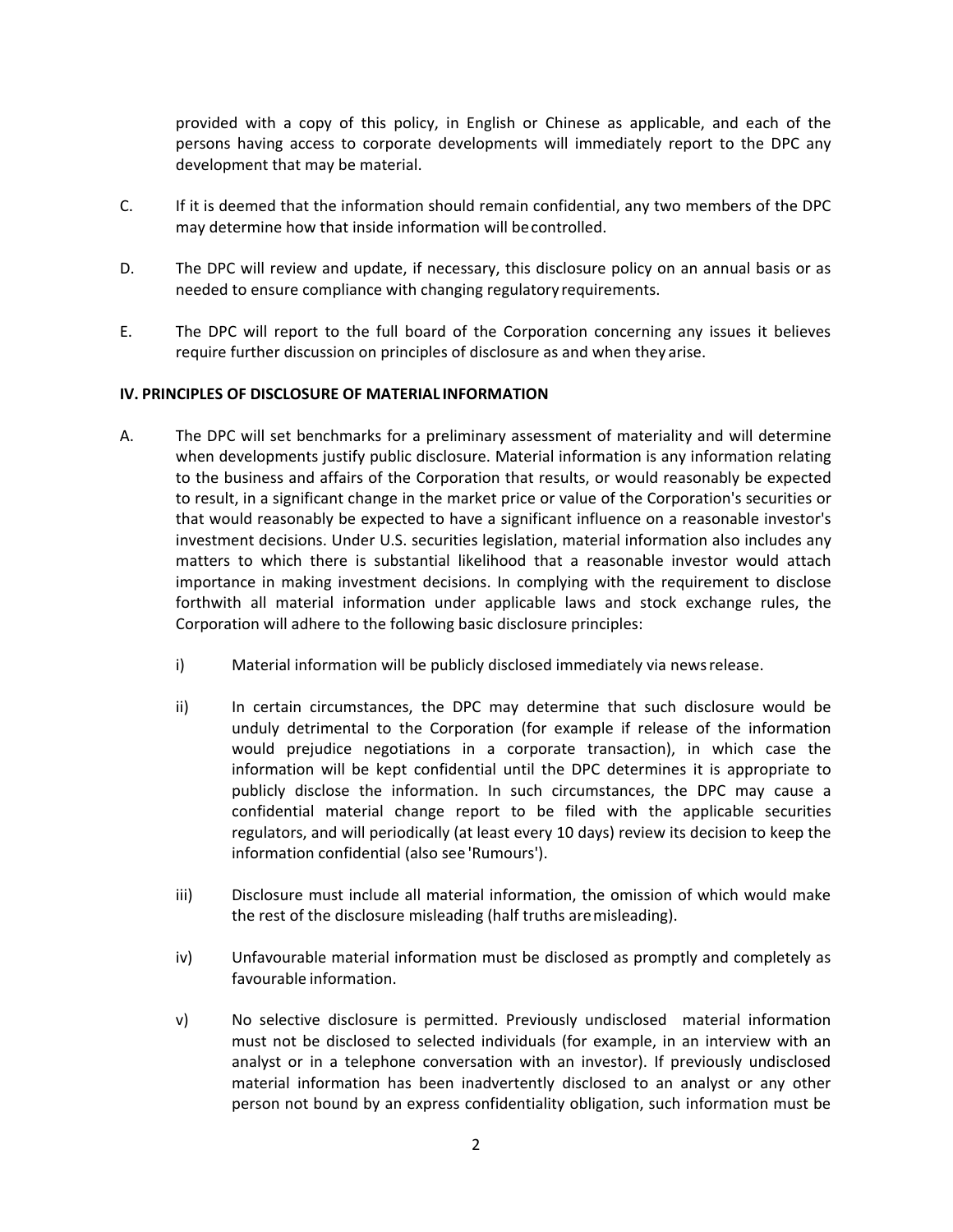broadly disclosed immediately via news release.

- vi) Disclosure on the Corporation's Web Site does not constitute adequate disclosure of material information.
- vii) Disclosure must be corrected immediately if the Corporation subsequently learns that earlier disclosure by the Corporation contained a material error at the time it was given.
- B. Disclosure of material information is permitted in the "necessary course of business," which includes disclosure to:
	- i) vendors, suppliers or strategic partners on issues such as sales and marketing, investor relations and supply contracts;
	- ii) employees, officers and board members;
	- iii) lenders, legal counsel, auditors, financial advisors and underwriters;
	- iv) parties to negotiations;
	- v) labour unions and industry associations;
	- vi) government agencies and non‐governmental regulators; and
	- vii) credit rating agencies.
- C. However, when the Corporation discloses material information in the necessary course of business, it should ensure that those receiving the information understand the confidential nature of the information and agree to keep the information confidential.

# **V. TRADING RESTRICTIONS AND BLACKOUT PERIODS**

- A. The Corporation has an insider trading policy as part of its Code of Business Conduct and Ethics, the purpose of which is to ensure that the directors, officers and employees of the Group avoid any improper securities transactions and disclosures. These provisions are meant to complement and are not in substitution of that policy.
- B. It is illegal for anyone to purchase or sell securities of any public corporation with knowledge of material information affecting that corporation that has not been publicly disclosed. Except in the necessary course of business, it is also illegal for anyone to inform any other person of material non‐public information. Therefore, all Group Members with knowledge of confidential or material information about the Corporation or counter‐parties in negotiations of material potential transactions, are prohibited from trading securities of the Corporation or any counter‐party until the information has been fully disclosed and a reasonable period of time has passed for the information to be widely disseminated. This prohibition applies to enrolment, amendments to contributions, partial withdrawals, suspensions or terminations under the Employee Share Purchase and Share-based Compensation Plans of the Group, if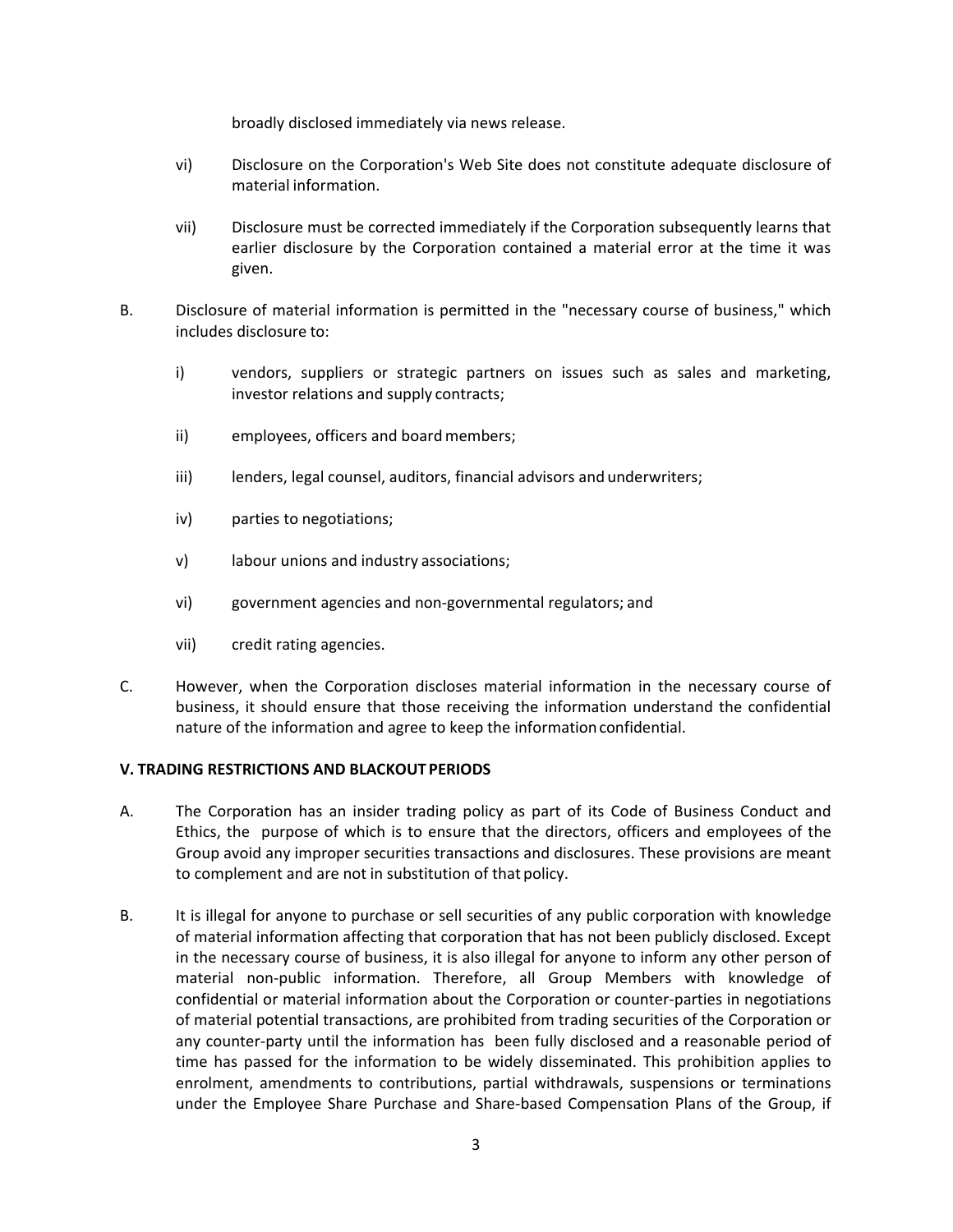any.

C. Blackout periods may be prescribed from time to time by the DPC as a result of special circumstances relating to the Corporation pursuant to which Group Members would be precluded from trading in securities of the Corporation. All parties with knowledge of such special circumstances should be covered by the blackout. Such parties may include external advisors such as legal counsel, investment bankers and counter-parties in negotiations of material potential transactions.

# **VI. MAINTAINING CONFIDENTIALITY**

- A. Group Members privy to confidential information are prohibited from communicating such information to anyone else other than in the necessary course of business. Efforts will be made to limit access to such confidential information to only those who need to know the information, and such persons will be advised that the information is to be kept confidential.
- B. Communication by email leaves a physical track of its passage that may be subject to later decryption attempts. Where possible, Group Members should avoid using email to transmit confidential information.
- C. Outside parties privy to undisclosed material information concerning the Corporation will be told that they must not divulge such information to anyone else other than in the necessary course of business, and that they may not trade in the Corporation's securities until the information is publicly disclosed. Where applicable, such outside parties will confirm their commitment to non‐disclosure in the form of a written confidentiality agreement.
- D. In order to prevent the misuse or inadvertent disclosure of material information, the procedures set forth below should be observed at all times:
	- i) Documents and files containing confidential information should be kept in a safe place to which access is restricted to individuals who "need to know" that information in the necessary course of business, and code names should be used if necessary.
	- ii) Confidential matters should not be discussed in places where the discussion may be overheard, such as elevators, hallways, restaurants, airplanes or taxis.
	- iii) Confidential matters, unless otherwise impossible, should not be discussed on wireless telephones or other wireless devices.
	- iv) Confidential documents should not be read or displayed in public places and should not be discarded where others can retrieve them.
	- v) Group Members must ensure they maintain the confidentiality of information in their possession outside of the office as well as inside the office.
	- vi) Transmission of documents by electronic means, such as by fax or directly from one computer to another, should be made only where it is reasonable to believe that the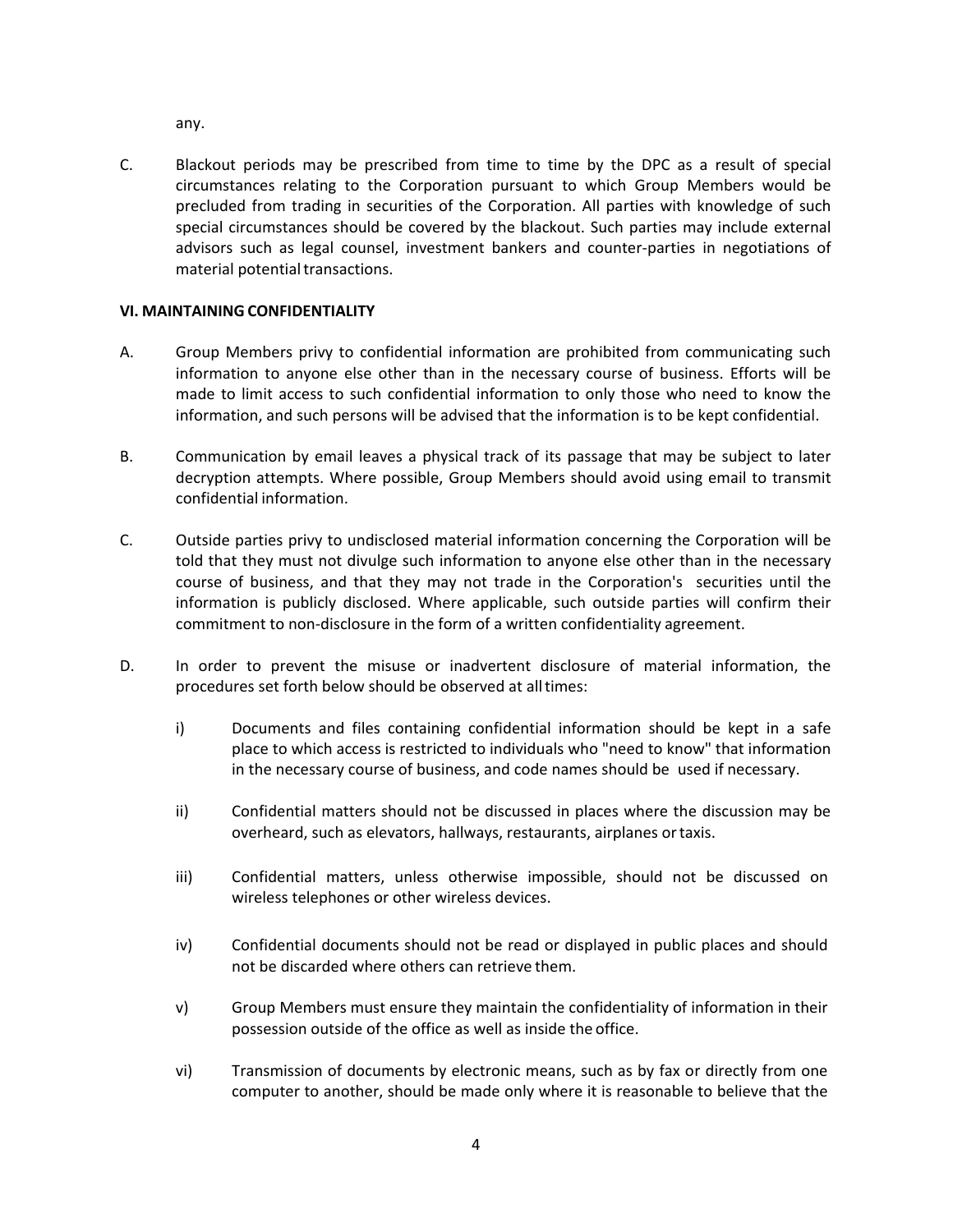transmission can be made and received under secure conditions.

- vii) Unnecessary copying of confidential documents should be avoided and documents containing confidential information should be promptly removed from conference rooms and work areas after meetings have concluded. Extra copies of confidential documents should be shredded or otherwise destroyed.
- viii) Access to confidential electronic data should be restricted through the use of passwords.

# **VII. DESIGNATED SPOKEPERSONS**

- A. The Corporation designates a limited number of spokespersons responsible for communication with the investment community. A senior officer, Chief Executive Officer, Chief Financial Officer and Corporate Secretary, or a person appointed by one of these parties, will be the official spokespersons for the Corporation with the investment community. Individuals holding these offices may, from time to time, designate others within the Corporation to speak on behalf of the Corporation as backups or to respond to specific inquiries. One or more of the official spokespersons should be present during any meetings or calls involving Corporation staff and members of the investment community where it would be beneficial to do so.
- B. Group Members who are not authorized spokespersons must not respond under any circumstances to inquiries from the investment community. All such inquiries will be referred to an authorized spokesperson.

#### **VIII.NEWS RELEASES**

- A. Once the DPC determines that a development is material, it will distribute a draft press release to each of the Corporation's directors for comment. The directors will either approve the issuance of the news release or determine that the development must remain confidential for the time being, in which case appropriate confidential filings will be made and control of that inside information will be instituted. Should a material statement inadvertently be made in a selective forum, the Corporation will immediately issue a news release in order to fully disclose that information.
- B. The Corporation will comply with the advance or concurrent notice requirements, as applicable, of each stock exchange on which its securities are listed, when issuing news releases.
- C. Annual and interim financial results will be publicly released as soon as possible following approval of the financial statements by the Audit Committee of the Board of directors and/or the Board itself.
- D. News releases will be disseminated through an approved news wire service that provides simultaneous national and/or international distribution. News releases will be transmitted to all stock exchange members, relevant regulatory bodies, major business wires, national financial media and the local media in Canada and the United States. News releases will be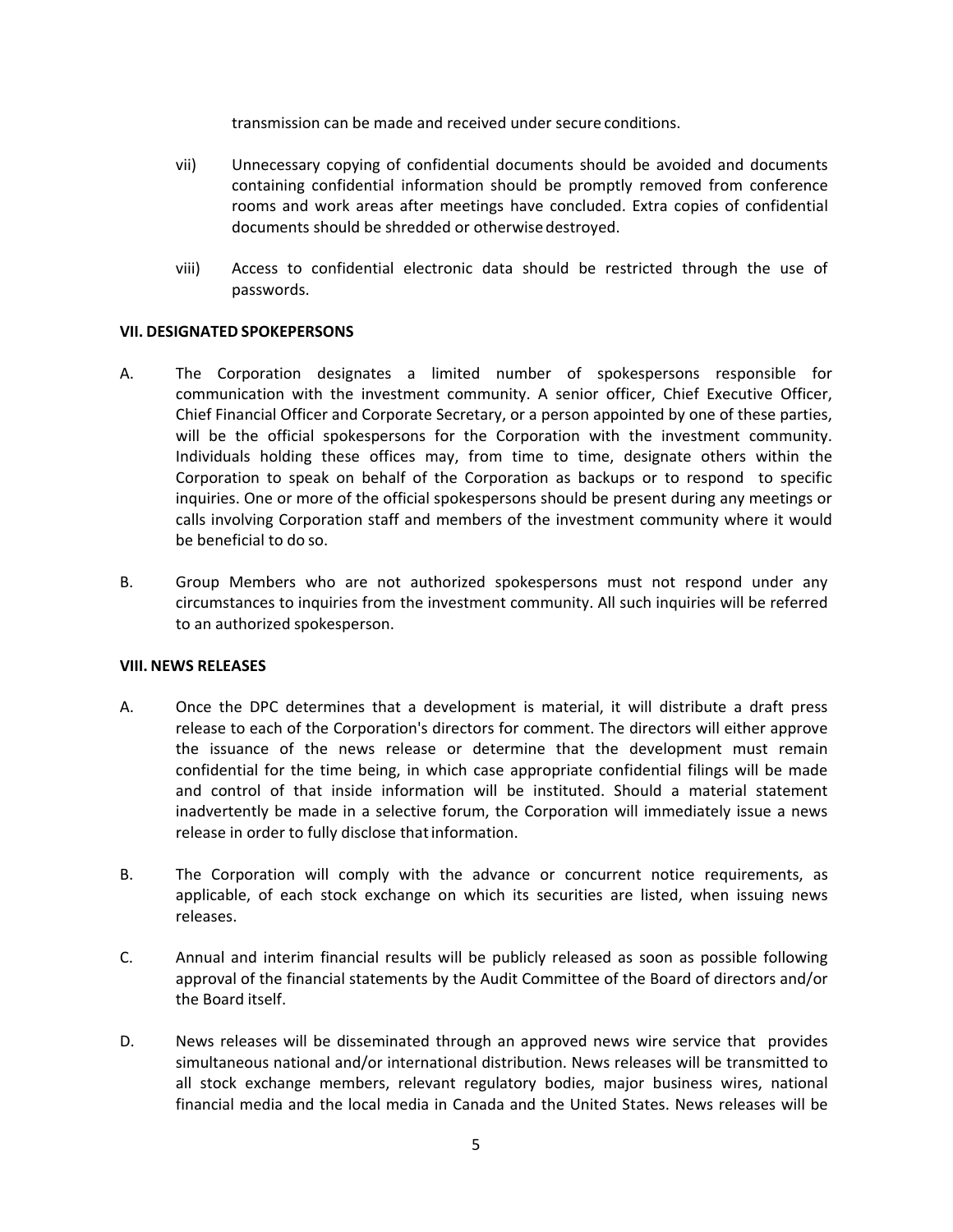sent to the management of the Corporation's operating divisions and subsidiaries in Canada and China and will be made available on the Corporation's Web Site immediately after release over the news wire. The news release page of the Web Site will include a notice that advises the reader that the information posted was accurate at the time of posting, but may be superseded by subsequent news releases.

## **IX. CONFERENCE CALLS**

- A. Analyst conference calls that are held for quarterly earnings and major corporate developments will be preceded by a news release containing all relevant material information. At the beginning of the call, a corporate spokesperson will direct participants to publicly available documents.
- B. The Corporation will provide advance notice of the conference call by either issuing a news release announcing the date and time and providing information on how interested parties may access the call or as an addendum to the previous Interim Financial Statement. In addition, the Corporation may invite analysts, institutional investors, the media and others to participate. Any non-material supplemental information provided to participants will also be posted to the Corporation's Web Site for others to view. A tape recording of the conference call will be made available on the Corporation's website following the call for a minimum of 30 days, for anyone interested in listening to a replay.
- C. The corporate participants in a conference call will hold a debriefing meeting immediately after the conference call and if such debriefing uncovers selective disclosure of previously undisclosed material information, the Corporation will immediately disclose such information broadly via news release.

# **X. RUMOURS OR ANONYMOUS INTERNET POSTS OR REPORTS**

The Corporation shall not generally comment, affirmatively or negatively, on rumours or anonymous internet posts or reports. This also applies to rumours on the Internet. Spokepersons will respond consistently to those rumours, saying, "It is our policy not to comment on market rumours or speculation." However, if a rumour contains information that is likely to have, or has had, an effect on the price of the Corporation's securities, or is likely to have, or has had, a bearing on investment decisions, the Corporation will publicly clarify the rumour as promptly as possible. Such clarification may take the form of a "no news" release. In addition, if a stock exchange or a securities regulatory authority requests that the Corporation make a statement in response to a market rumour, the DPC will consider the matter and make a recommendation to the CEO as to the nature and context of any response.

# **XI. CONTACTS WITH ANALYSTS AND INVESTORS**

- A. Disclosure in individual or group meetings does not constitute adequate disclosure of information that is considered material non‐public information. If the Corporation intends to announce material information at an analyst or shareholder meeting or press conference or conference call, the announcement must be preceded by a news release.
- B. The Corporation recognizes that meetings with analysts and significant investors are an important element of the Corporation's investor relations program. The Corporation will meet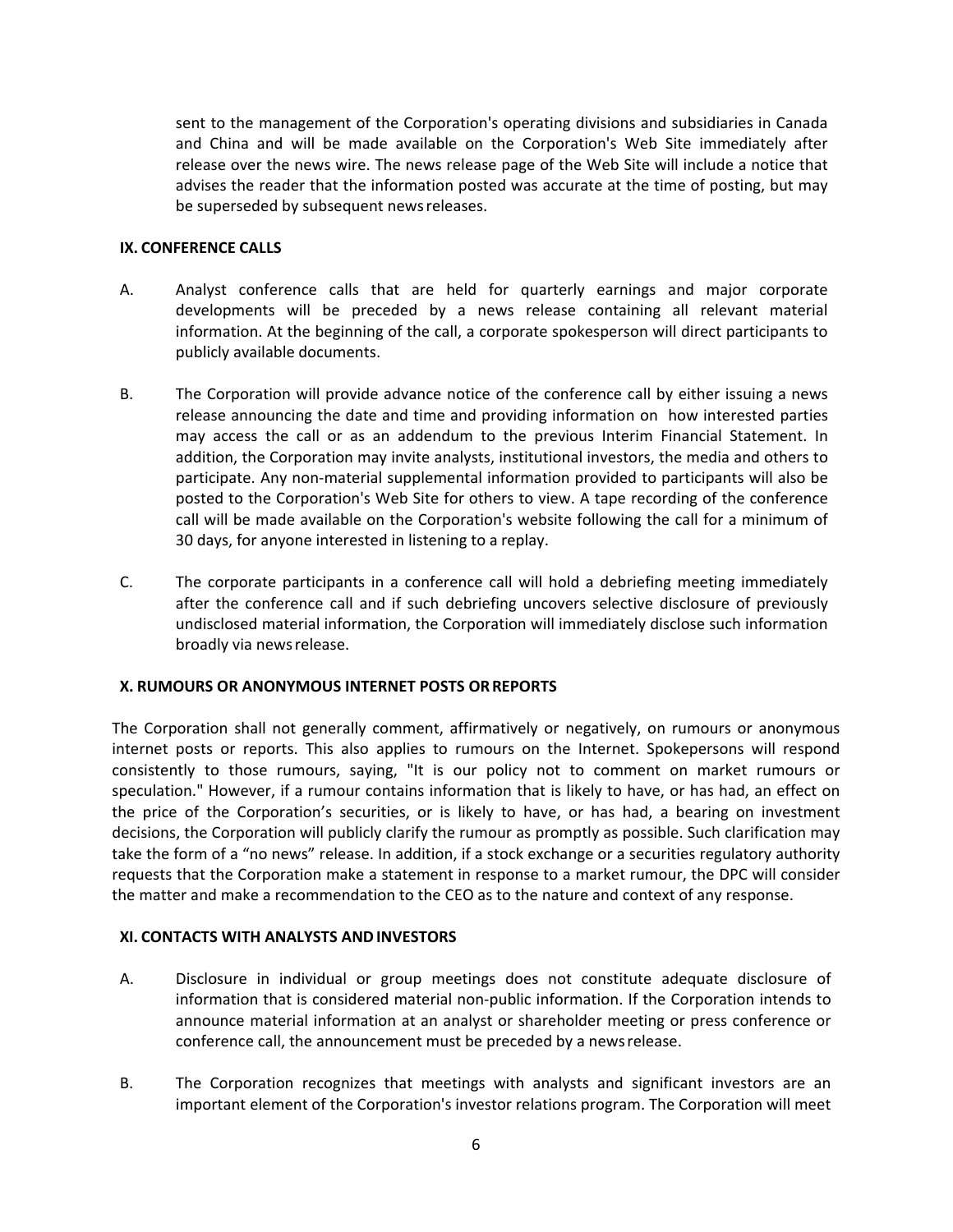with analysts and investors on an individual or small group basis as needed and will initiate contacts or respond to analyst and investor calls in a timely, consistent and accurate fashion in accordance with this disclosure policy.

- C. The Corporation will provide only non-material information through individual and group meetings, in addition to regular publicly disclosed information, recognizing that an analyst or investor may construct this information into a mosaic that could result in material information. The Corporation cannot alter the materiality of information by breaking down the information into smaller, non‐material components.
- D. The Corporation will provide on request the same sort of detailed, nonmaterial information to individual investors or the general public that it has provided to analysts and institutional investors.
- E. Where practicable more than one corporate representative should be present at all individual and group meetings. A debriefing will be held after such meetings and if such debriefing uncovers selective disclosure of previously undisclosed material information, the Corporation will immediately disclose such information broadly via news release.

## **XII. REVIEWING ANALYST DRAFT REPORTS AND MODELS**

- A. It is the Corporation's policy to review, upon request, analysts' draft research reports or models. The Corporation will review the report or model for the purpose of pointing out errors in fact based on publicly disclosed information. It is the Corporation's policy, when an analyst inquires with respect to his/her estimates, to question an analyst's assumptions if the estimate is significantly outside the range of estimates and/or the Corporation's published earnings guidance. The Corporation will limit its comments in responding to such inquiries to non-material information. The Corporation will not confirm, or attempt to influence, an analyst's opinions or conclusions and will not express comfort with the analyst's model and earnings estimates.
- B. In order to avoid appearing to "endorse" an analyst's report or model, the Corporation will provide its comments orally or will attach a disclaimer to written comments to indicate the report was reviewed only for factual accuracy.

#### **XIII. FORWARD‐LOOKING INFORMATION**

Should the Corporation elect to disclose forward‐looking information in continuous disclosure documents, speeches, conference calls, etc., the following guidelines will be observed.

- A. The information, if deemed material, will be broadly disseminated via news release, in accordance with this disclosure policy.
- B. The information will be clearly identified as forward looking.
- C. The Corporation will identify all material assumptions used in the preparation of the forward‐ looking information.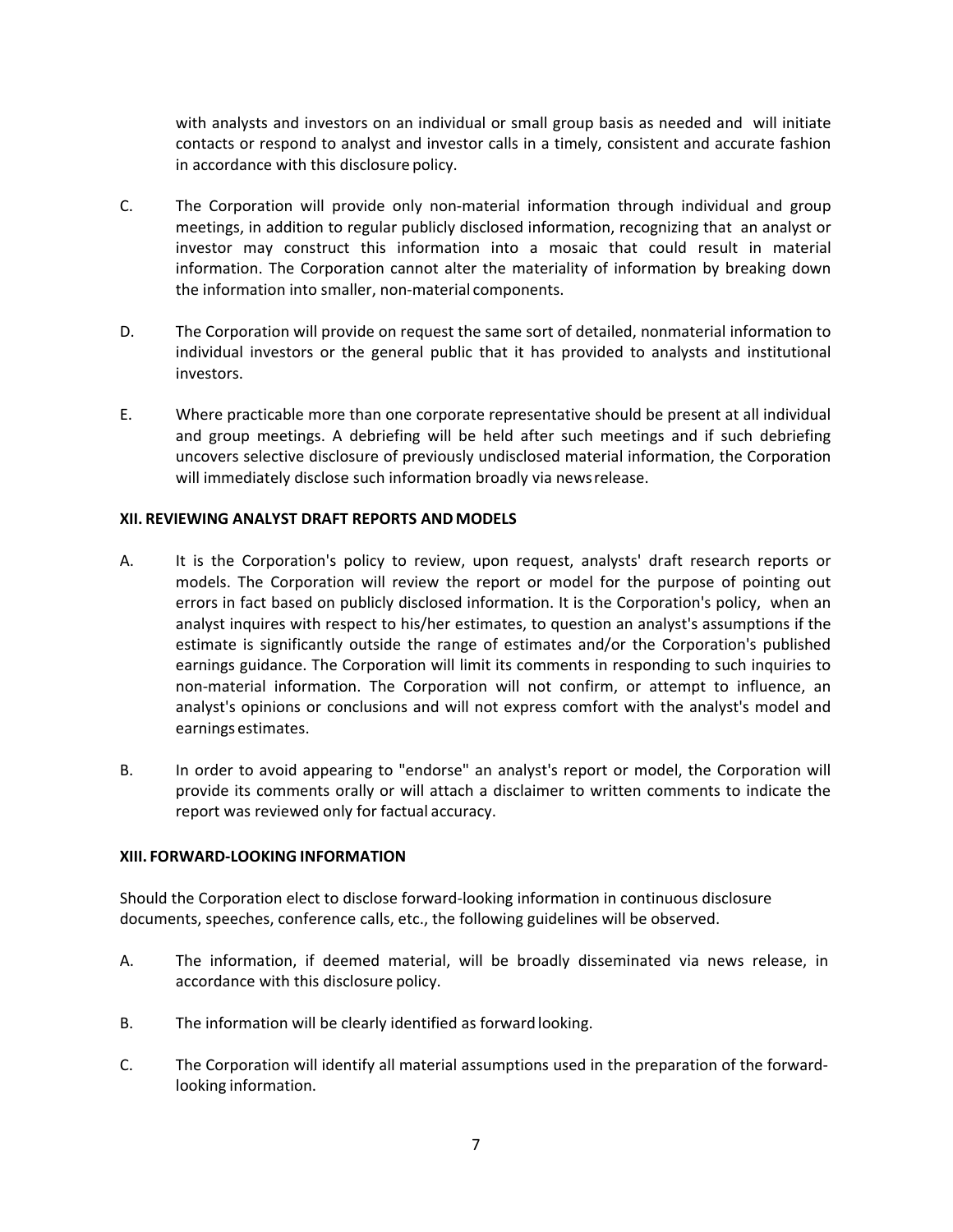- D. The information will be accompanied by a statement that identifies, in very specific terms, the risks and uncertainties that may cause the actual results to differ materially from those projected in the statement.
- E. The information will be accompanied by a statement that disclaims the Corporation's intention or obligation to update or revise the forward looking information, whether as a result of new information, future events or otherwise. Notwithstanding this disclaimer, should subsequent events prove past statements about current trends to be materially off target, the Corporation may choose to issue a news release explaining the reasons for the difference. In this case, the Corporation will update its guidance on the anticipated impact on revenue and earnings (or other key metrics).

## **XIV. MANAGING EXPECTATIONS**

- A. The Corporation will try to ensure, through its regular public dissemination of quantitative and qualitative information that analysts' estimates are in line with the Corporation's own expectations. The Corporation will not confirm, or attempt to influence, an analyst's opinions or conclusions and will not express comfort with analysts' models and earnings estimates other than to question their underlying assumptions.
- B. If the Corporation has determined that it will be reporting results materially below or above publicly held expectations, it will disclose this information in a news release in order to enable discussion without risk or selective disclosure.

### **XV. QUIET PERIODS**

Notwithstanding any other provision in this Policy, in order to avoid the potential for selective disclosure or even the perception or appearance of selective disclosure, the Corporation will observe a quarterly quiet period, during which the Corporation will not initiate any meetings or telephone contacts with analysts and investors and no earnings guidance will be provided to anyone, other than responding to unsolicited inquiries concerning factual matters. **The quiet period will be consistent with our current Blackout Periods for insider trading**.

#### **XVI. DISCLOSURE RECORD**

The Corporate Secretary will maintain a five year file containing all public information about the Corporation, including continuous disclosure documents, news releases, analysts' reports, transcripts or tape recordings of conference calls, debriefing notes and notes from meetings and telephone conversations with analysts and investors.

#### **XVII. ELECTRONIC COMMUNICATIONS**

- A. This disclosure policy also applies to electronic communications. Accordingly, Group Members responsible for written and oral public disclosures will also be responsible for electronic communications.
- B. The DPC is responsible for establishing and monitoring processes that ensure that all corporate information placed on the Corporation's Web Site is accurate, complete, up- to-